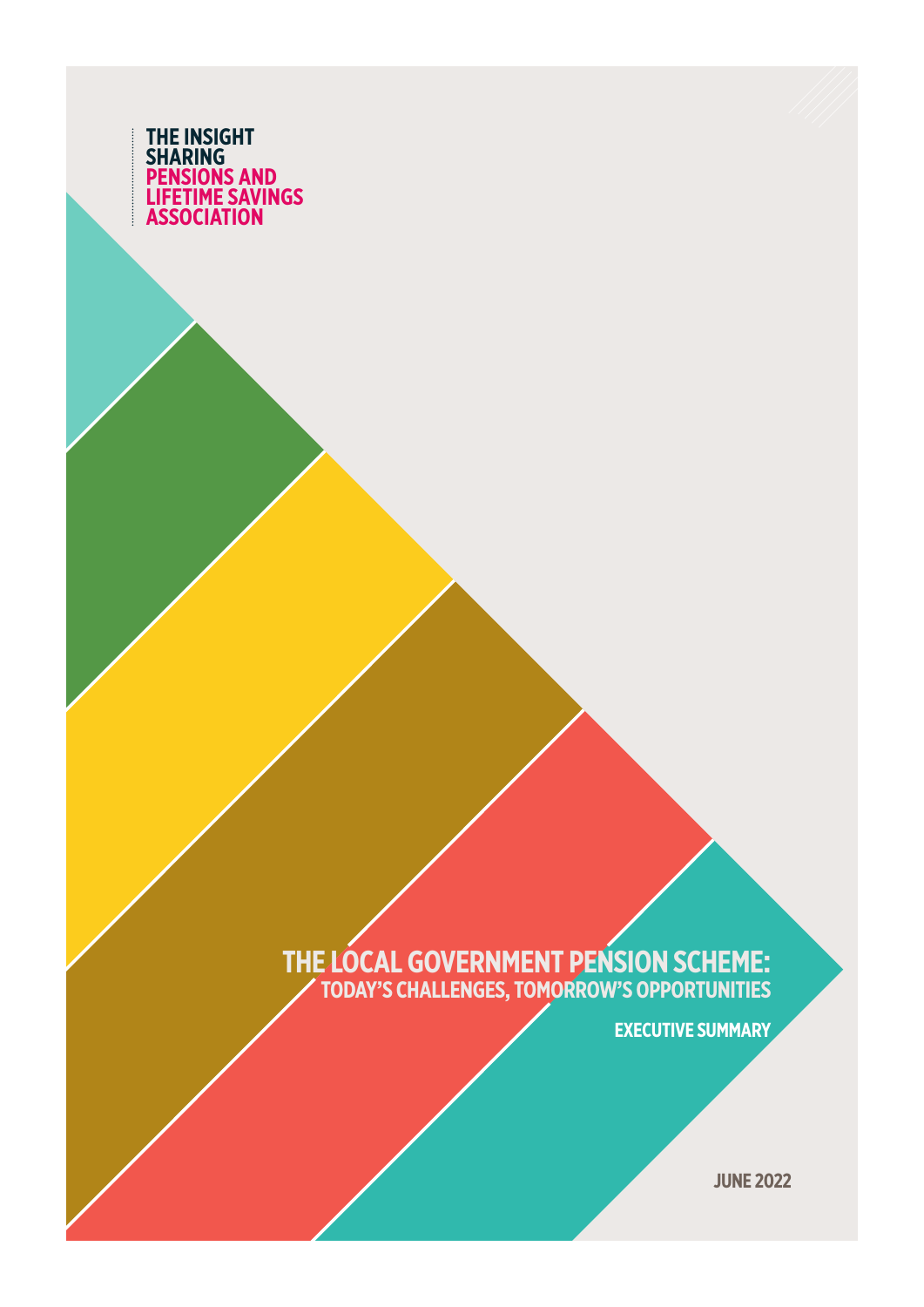

### **THE LOCAL GOVERNMENT PENSION SCHEME: TODAY'S CHALLENGES, TOMORROW'S OPPORTUNITIES**

**EXECUTIVE SUMMARY**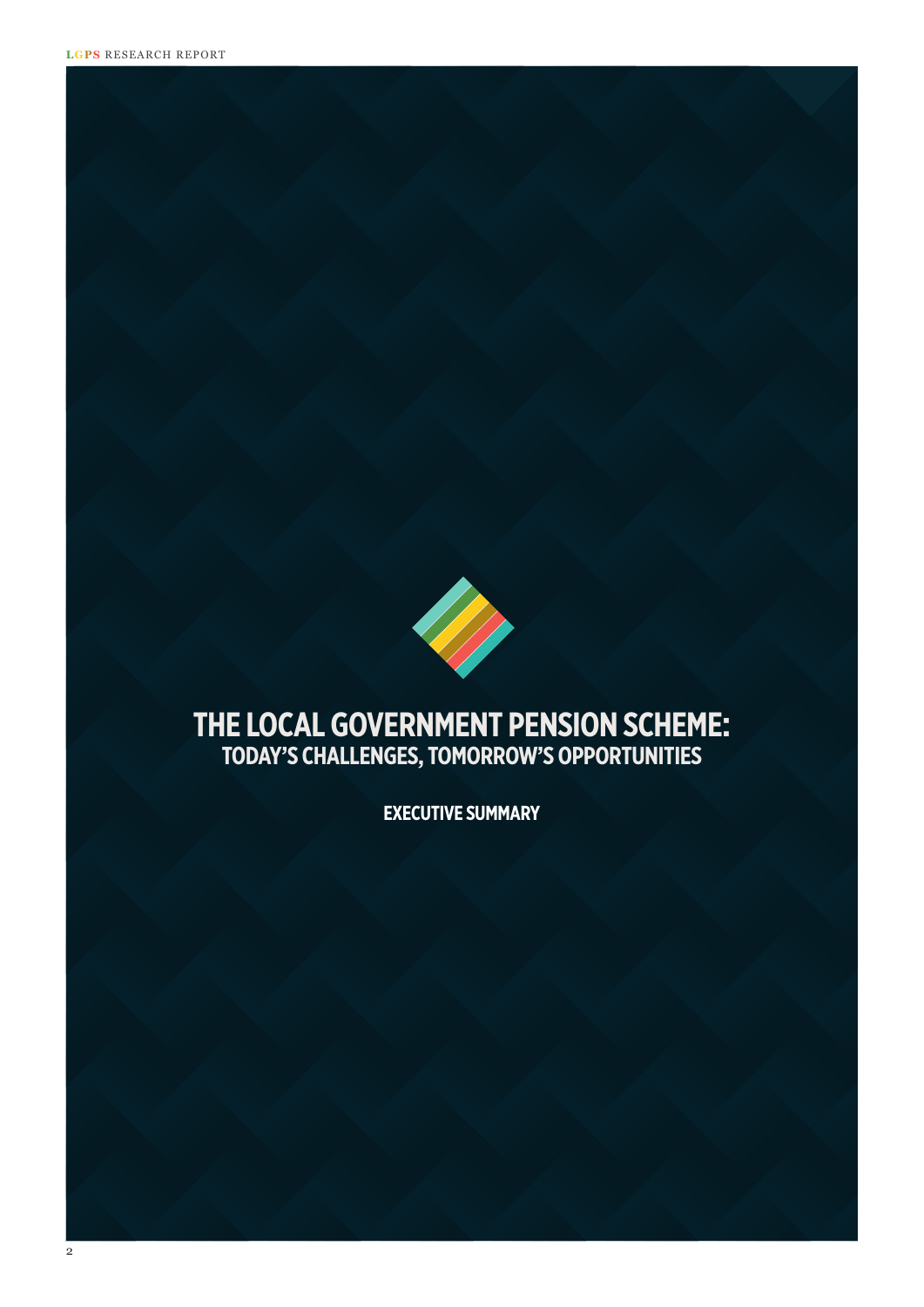# **EXECUTIVE SUMMARY**

- **1.** The Local Government Pension Scheme (LGPS) is the largest defined benefit (DB) pension scheme in the UK, and one of the biggest in the world. Recent figures show that it has 6.9 million members, over 17,000 employers, and assets totalling over £332 billion.<sup>1</sup>
- **2.** The LGPS is a statutory pension scheme delivering valuable benefits for people who provide public services, including many who perform roles of support and care in local communities, often for relatively low pay. The scheme offers high quality and efficient pension provision for local government employers but also for many other types of employers, which do not have direct ties to local authorities. At the time of publication, there are 86 funds in England and Wales (E&W), 11 funds in Scotland and one in Northern Ireland (NI).
- **3.** The scheme has consistently demonstrated financial resilience and operational stability throughout regular periods of rapid change. It has successfully met numerous challenges over the decades with speed, accuracy and limited resources, and capitalised on its economies of scale and collaborative culture.
- **4.** Latest valuation figures at time of publication show the LGPS to be in a strong financial position: the funding level in England and Wales at the 2019 triennial valuations was at 98%<sup>2</sup> ; it was 102% for Scotland in 2017 (publication of the Scottish LGPS 2020 triennial valuations expected); and 112% for Northern Ireland in 2019.<sup>3,4</sup>
- **5.** From this position of financial security and operational success, the LGPS membership of the Pensions and Lifetime Savings Association (PLSA) requested an in-depth piece of independent research, to better understand the opportunities available to continue to evolve and future-proof the scheme from any possible headwinds. This research report sets out our findings, areas where existing good practice can be fortified and where action can be taken to address the ever-increasing regulatory and environmental challenges facing the scheme.

These figures were correct as of May 2022. Please see:

<sup>(</sup>a) SAB Scheme Annual Report 2020. Available at: https://lgpsboard.org/index.php/schemedata/scheme-annual-report<br>(b) SLGPS Annual Report 2019-20. Available at: http://scotlgpsab.webdigi.co.uk/docs/SABAnnualReport201920Fina

<sup>(</sup>c) NILGOSC Annual Report & Accounts 2020-21. Available at: https://nilgosc.org.uk/wp-content/uploads/2021/11/NILGOSC-Annual-Report-2020-21.pdf

<sup>(</sup>d) NILGOSC Annual Report & Accounts 2019-20. Available at:https://nilgosc.org.uk/wp-content/uploads/2020/12/new\_7786653\_\_annual\_report\_and\_accounts\_2019-20\_ webcompressed.pdf

e) Audit Scotland SLGPS 2018-19. Available at: https://www.audit-scotland.gov.uk/uploads/docs/report/2019/nr\_191217\_local\_government\_finance\_supp2.pdf)<br>(a) Figures are from LGPS Annual Report 2020 (based on individual LGP lgpsboard.org/index.php/schemedata/scheme-annual-report

<sup>(</sup>b) Figures from latest England and Wales triennial valuations, completed in March 2022, are forthcoming but not publicly available as of May 2022.<br>These fourses were correct as of May 2022. Please see:

<sup>3</sup> These figures were correct as of May 2022. Please see:<br>(a) Aon (2019) Report on the 31 March 2019 Actuarial Evaluation. Available at: https://nilgosc.org.uk/wp-content/uploads/2021/05/2019-Valuation-Report-for-LGPSNI.pdf

c) SAB Scheme Annual Report 2020. Available at: https://lgpsboard.org/index.php/schemedata/scheme-annual-report<br>BAW LGPS figure is based on an aggregate of local actuarial valuations, taken from individual funds' statutory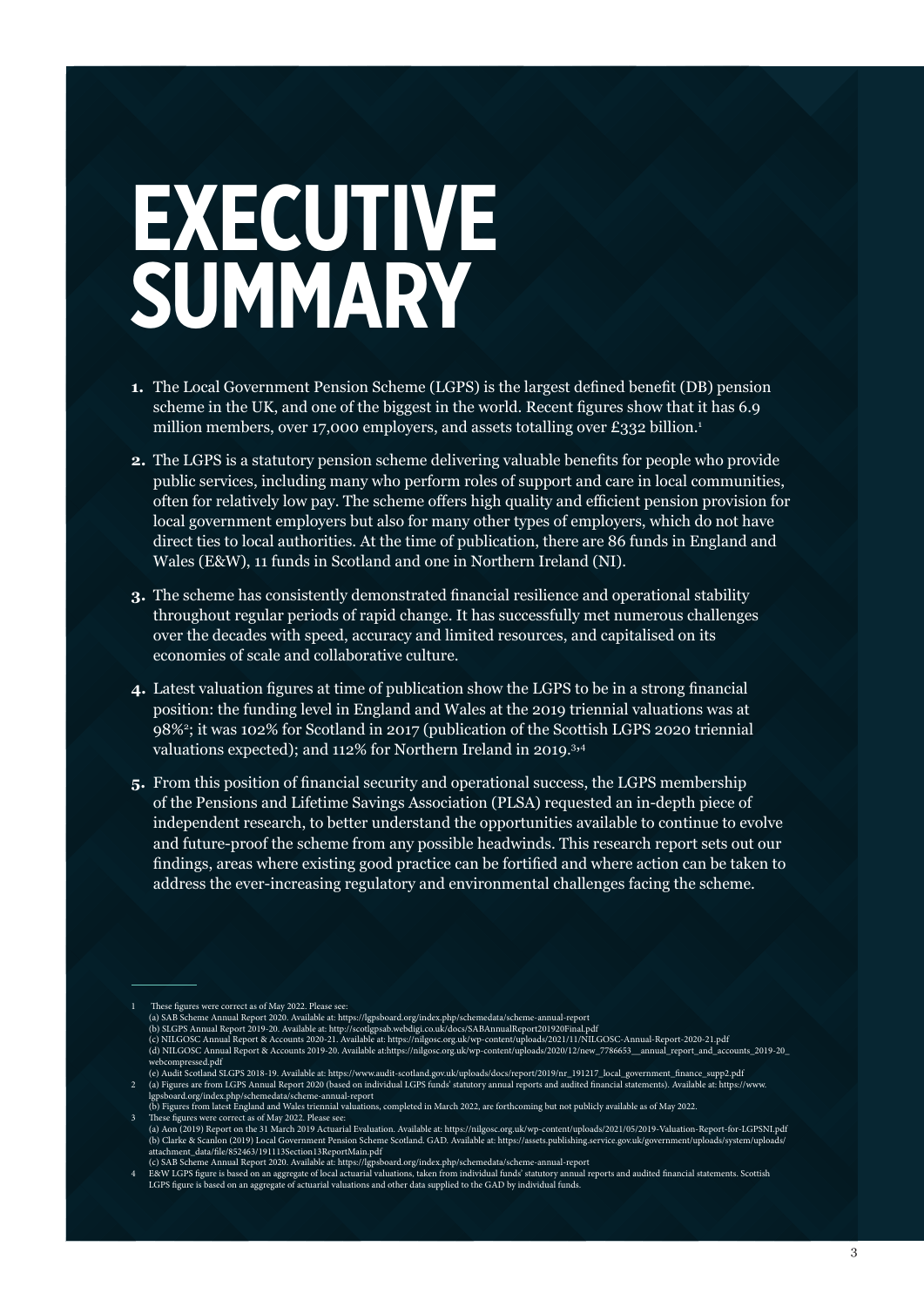

- **6.** This research project has been carried out independently but informed by dialogue from those who work within the LGPS. This work is intended to provide PLSA members and those with an interest in the LGPS, additional information to aid and inform debate about its operation and purpose. It also aims to suggest practical next steps to some of the challenges highlighted.
- **7.** This research also builds on some of the experiences senior LGPS officers have on a day-today basis, including with implementation of regulatory change. Additionally, the observations and recommendations from the England and Wales Scheme Advisory Board's (SAB's) Good Governance Project, as well as from its Tier 3 Employers report<sup>5</sup> , were found in aspects of this research as well, signalling evidence of a need to take action on various fronts.
- **8.** The PLSA's membership was heavily engaged in this project from beginning to end. We conducted four in-depth workshops in July 2021 and had 98 respondents to the survey (issued in October 2021), with over 40 people offering to participate in additional qualitative work. The data collected is discussed under four themes: (1) The LGPS Regulatory and Operating Environment; (2) LGPS Employers; (3) LGPS and Scheme Members; and (4) Operational Sustainability – Systems and People.

<sup>5</sup> Aon (2018) Tier 3 Employers in the LGPS. Available at: https://lgpsboard.org/index.php/tier-3-employers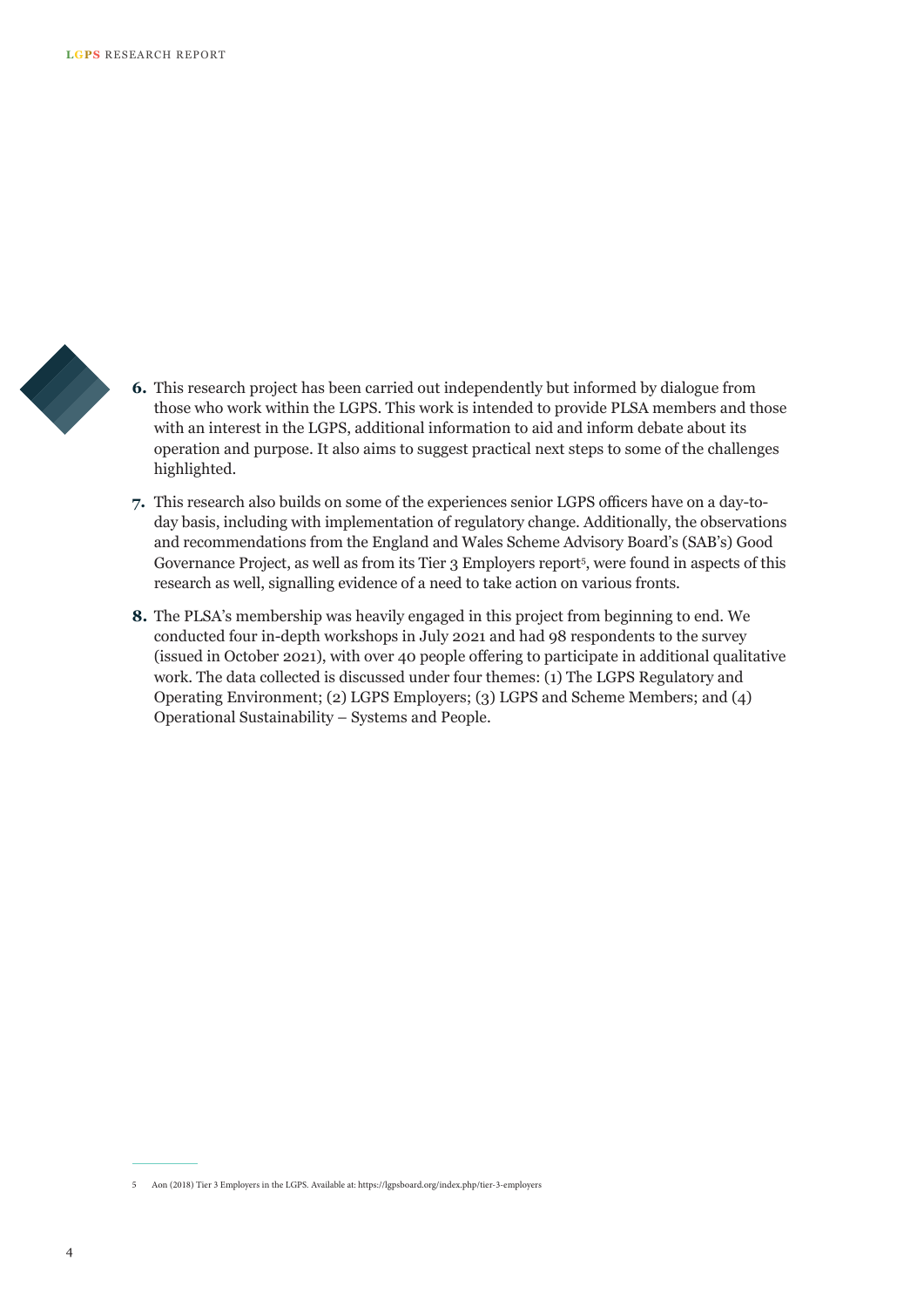

## **THEME 1: THE LGPS REGULATORY AND OPERATING ENVIRONMENT**

- **9.** The LGPS operates within a government and regulatory landscape which is complex and the pace of regulatory change it has to react to and comply with has accelerated in the last few years. A wide range of bodies can bring different perspectives, which can of course have a positive impact on outcomes. However, the structure of the governance oversight of the LGPS results in it being hard to achieve a complete overview of its operation.
- **10.** As different parts of the LGPS are required to report to a number of disparate bodies, each with their own distinct objectives, this obscures an overall view of the scheme, its purpose, operational requirements, and resource limitations.
- **11.** Moreover, there is not one entity that has responsibility to consistently and visibly champion the LGPS at higher levels of government discussions and this can lead to the needs of the LGPS being de-prioritised, missed or misunderstood, on both pensions policy issues, as well as on macro policy issues that have knock-on effects for the LGPS – an example of this being education policy and the decision to integrate academies into the LGPS in England.
- **12.** The complex and multiple layers of LGPS's oversight sometimes also drives conflicting or ambiguous LGPS guidance, as well as an unclear hierarchy of authority between the various external governance bodies; this adds to the regulatory challenges. As a result, LGPS funds are taking increasingly individualised approaches based on local interpretations of guidance. This mode of operation is resource intensive and diminishes opportunities for synergies across funds. There is also a risk that interpretations of guidance or treatment of member benefits may be challenged, with wider consequences for the scheme.
- **13.** The PLSA believes that deliberate and purposeful action should be taken to address the challenges resulting from these complex governance arrangements: (a) there should be a significant push to ensure the existing framework works in a more joined-up and coherent way and (b) there should be an examination of the benefits of a more centralised approach, that could involve new responsibilities for an existing body or creating a new body with greater powers. (Without a single entity, the LGPS's needs will continue to be deprioritised in macro government discussions – outcomes that have tangible impacts to the day-to-day running of the LGPS, which will be explored in Theme 2: LGPS Employers.)
- **14.** The PLSA also recommends developing a common standard on governance and a "levelling up" of practice, with a focus on the type and quality of outcomes administering authorities should aim to achieve. A blueprint for this form of standard can be found in the Financial Reporting Council (FRC)'s Stewardship Code.6 A common standard of this type would be additive and beneficial to the existing sharing of best practice and to the wide-spread collaboration already in place. The England and Wales SAB's Good Governance Project has also produced recommendations on how to provide this common standard.7

<sup>6</sup> FRC UK Stewardship Code. Available at: https://www.frc.org.uk/investors/uk-stewardship-code 7 SAB Secretariat (2021) Annex to Letter to Luke Hall MP. Available at:

https://www.lgpsboard.org/images/Other/Annex\_to\_Good\_Governance\_letter\_110221.pdf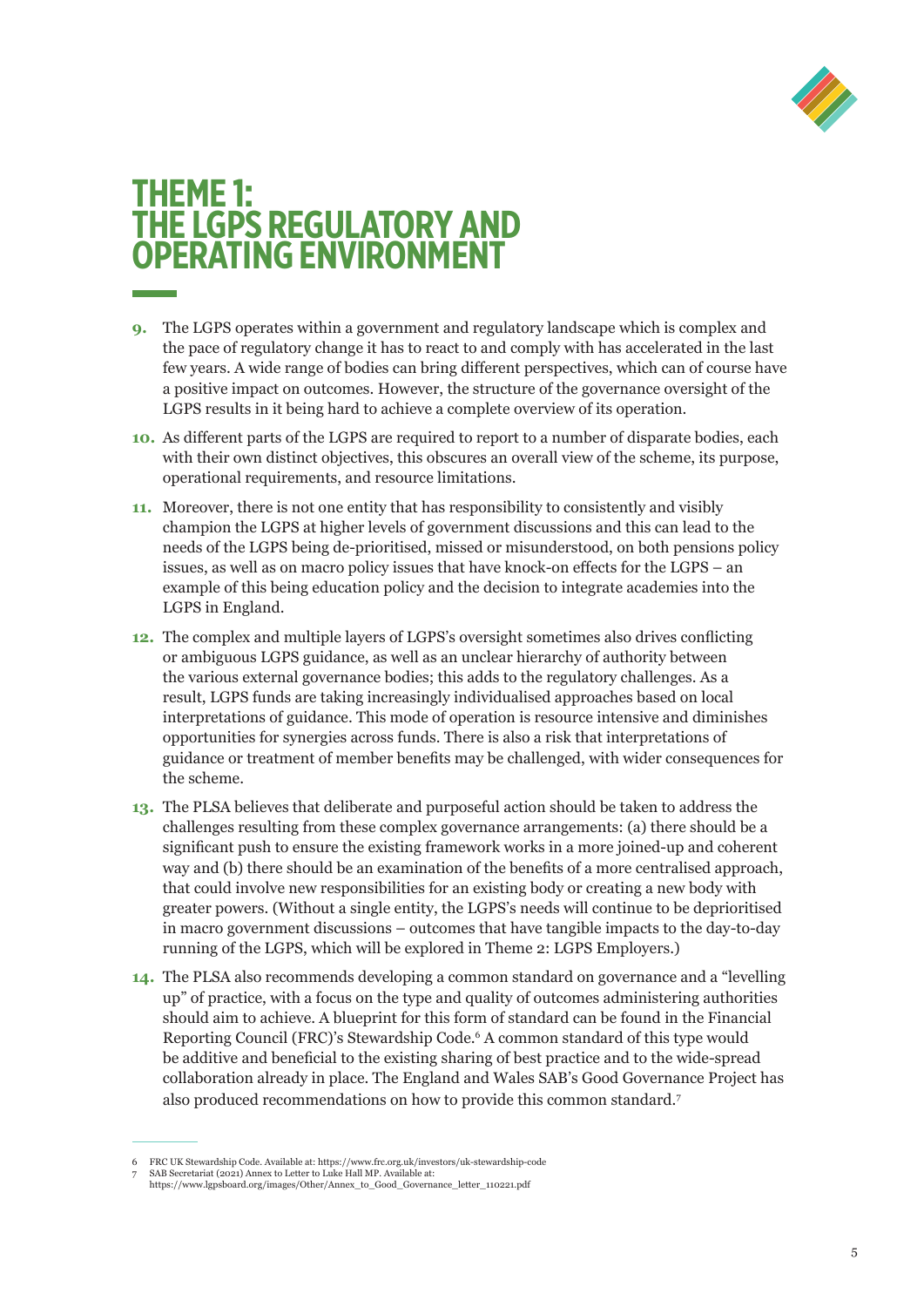| <b>TOPIC</b>                                                                          | <b>OPPORTUNITIES</b>                                                                                                                                                                                                                                                                                                                                                                                                                                                                                                                                                                                                                                                                                                                                                                                                                                                              | <b>WHO SHOULD TAKE THIS</b><br><b>FORWARD</b>                                                                                                                                                                                                                                  |
|---------------------------------------------------------------------------------------|-----------------------------------------------------------------------------------------------------------------------------------------------------------------------------------------------------------------------------------------------------------------------------------------------------------------------------------------------------------------------------------------------------------------------------------------------------------------------------------------------------------------------------------------------------------------------------------------------------------------------------------------------------------------------------------------------------------------------------------------------------------------------------------------------------------------------------------------------------------------------------------|--------------------------------------------------------------------------------------------------------------------------------------------------------------------------------------------------------------------------------------------------------------------------------|
| Theme 1:<br><b>The LGPS</b><br><b>Regulatory</b><br>& Operating<br><b>Environment</b> | <b>Recommendation 1:</b> The PLSA recommends<br>deliberate and purposeful action is taken to address<br>the challenges of the complex and disparate nature<br>of the governance and regulatory landscape in the<br>following two ways:<br>(a) there should be a significant push to ensure<br>the existing framework works in a more<br>joined-up and coherent way;<br>(b) there should be an examination of the<br>benefits of a more centralised approach that<br>could involve creating a new body or giving<br>an existing body greater powers.<br>It will be important as well that the devolved<br>administrations are a part of the above discussions<br>and actions suggested, so that a consistent approach<br>across the entirety of the UK can be taken where                                                                                                          | England & Wales, Scottish<br>and Northern Ireland<br><b>Scheme Advisory Boards;</b><br>The Pensions Regulator<br>(TPR); FCA; DLUHC;<br>Scottish Government;<br>Northern Ireland's DfC;<br><b>Chartered Institute</b><br>of Public Finance and<br>Accountancy (CIPFA);<br>Funds |
|                                                                                       | possible and appropriate.<br><b>Recommendation 2:</b> It may be beneficial for<br>the Department for Levelling Up, Housing and<br>Communities (DLUHC to have more active outreach<br>across the LGPS in England and Wales, across all<br>fund sizes, perhaps even through the PLSA, so that<br>more effort is put into ensuring that smaller funds'<br>views are taken into consideration in policy-making.                                                                                                                                                                                                                                                                                                                                                                                                                                                                       | DLUHC, PLSA                                                                                                                                                                                                                                                                    |
|                                                                                       | <b>Recommendation 3:</b> As there is currently no<br>entity looking at the whole of the LGPS, drafting<br>a strategic "regulatory map" would highlight to<br>external stakeholders the complexities in which the<br>LGPS operates. It would showcase the need for:<br>(a) a significant push to ensure the existing<br>framework works in a more joined-up and<br>coherent way; and<br>(b) there should be an examination of the<br>benefits of a more centralised approach that<br>could involve creating a new body or giving<br>an existing body greater powers.<br>This draft map from the PLSA would help Funds to<br>clearly understand what applies to them, and would<br>help ensure that the LGPS voice is represented<br>and weighted accordingly in central government<br>decisions that affect the sustainability of the LGPS<br>and its day-to-day running directly. | PLSA, Funds                                                                                                                                                                                                                                                                    |
|                                                                                       | <b>Recommendation 4:</b> It may be necessary<br>to offer standardised and mandatory training<br>courses, which could make use of CIPFA guidance<br>and recommendations from the E&W SAB Good<br>Governance project. <sup>8</sup>                                                                                                                                                                                                                                                                                                                                                                                                                                                                                                                                                                                                                                                  | Funds; England & Wales,<br>Scottish and Northern<br><b>Ireland Scheme Advisory</b><br>Boards; TPR                                                                                                                                                                              |

<sup>8</sup> SAB Secretariat (2021), Letter to Luke Hall MP. Available here: https://www.lgpsboard.org/images/Other/Annex\_to\_Good\_Governance\_letter\_110221.pdf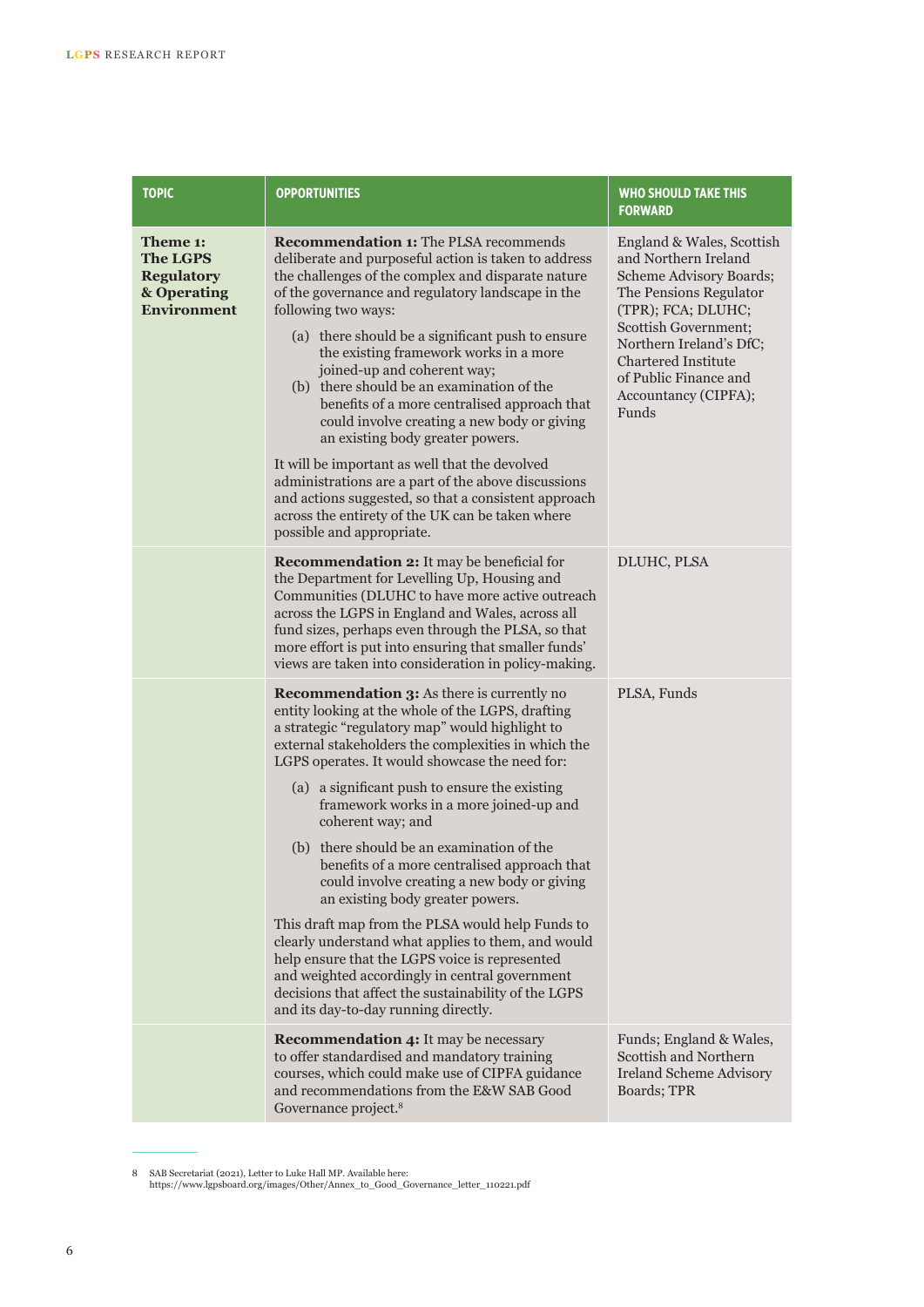

**Recommendation 5:** As funds are all at varying stages of development and progress on different operational and governance issues, the PLSA also recommends developing a common standard on governance and a "levelling up" of practice, with a focus on the type and quality of outcomes administering authorities should aim to achieve. A blueprint for this form of standard can be found in the FRC's Stewardship Code.9 A common standard of this type would be additive and beneficial to the existing sharing of best practice and to the widespread collaboration already in place. The England and Wales SAB's Good Governance Project has also produced recommendations on how to provide this common standard.10

DLUHC; Scottish Government; England & Wales, Scottish and Northern Ireland Scheme Advisory Boards; TPR

# **THEME 2: LGPS EMPLOYERS**

- **15.** Overall, the relationship between funds and employers is a very positive one. However, the consequences of public sector reforms since the 1980s – that encouraged the outsourcing of local authority services – combined with central government policy decisions over which the LGPS has very little influence, leave many LGPS funds to bridge large gaps in employers' knowledge and understanding about their responsibilities to the scheme and to its savers.
- **16.** Additionally, for some types of employers, the LGPS is increasingly unaffordable, raising questions over which employers should be part of the scheme. However, it is important to note that affordability for employers is less of an issue for the LGPS funds in Scotland or Northern Ireland, where there are a lower number of employer entrants; these funds are also typically better funded than their counterparts in England and Wales. There is also currently comparatively less demand from the charitable sector for admission to the LGPS in Scotland. In contrast, the LGPS funds in England have seen substantial growth in individual employers, as a consequence of the academisation of schools.
- **17.** Issues around employer affordability are driven by both the terms of entry and the terms of exit. Ensuring employers understand their obligations to the Fund at the point of entry is very important. Contractual negotiations sometimes commence without the view of key bodies, including the LGPS fund, being fully considered. As a result, organisations can join unprepared to meet their scheme contribution rate and do not always have full awareness of the commitments and actions required to administer its obligations to members. Early engagement and clear communication of responsibilities to prospective employers before they join, as well as during their time in the scheme, including implications for outsourcing services, are paramount.

<sup>9</sup> FRC UK Stewardship Code. Available here: https://www.frc.org.uk/investors/uk-stewardship-code

<sup>10</sup> SAB Secretariat (2021), Letter to Luke Hall MP. Available here: https://www.lgpsboard.org/images/Other/Annex\_to\_Good\_Governance\_letter\_110221.pdf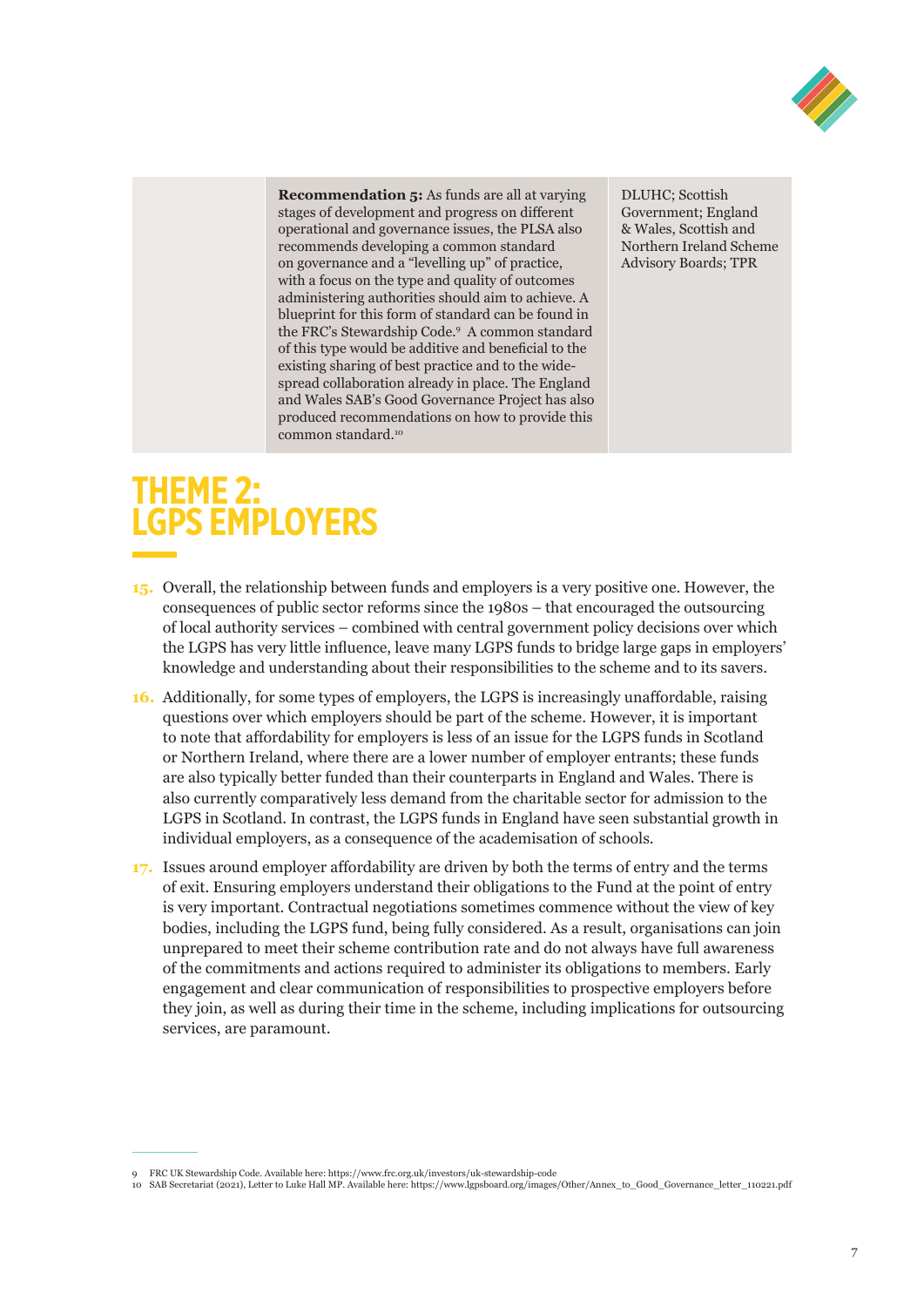- **18.** Funds have to react to a wide range of Government policy decisions that impact the LGPS. For instance, the creation of academy schools, while relevant only to England as LGPS employers, are an example of this; they have also been the biggest driver behind the tremendous growth in employers in England. Other, largely hidden complexities include the ability of local authority run schools to appoint their own payroll provider, which can reduce the timeliness and quality of data being submitted to LGPS funds.
- **19.** It is important to note that while many LGPS funds are currently well-funded many indeed in surplus on both their own and Government Actuary's Department's (GAD's) funding measures – this does not guarantee that future employer affordability and sustainability issues will not arise.

| <b>TOPIC</b>                                | <b>OPPORTUNITIES</b>                                                                                                                                                                                                                                                                                                                                                                                                                                                                                                                                                                                                                                                                                                                                                    | <b>WHO SHOULD TAKE THIS</b><br><b>FORWARD</b>                                                                                                                                 |
|---------------------------------------------|-------------------------------------------------------------------------------------------------------------------------------------------------------------------------------------------------------------------------------------------------------------------------------------------------------------------------------------------------------------------------------------------------------------------------------------------------------------------------------------------------------------------------------------------------------------------------------------------------------------------------------------------------------------------------------------------------------------------------------------------------------------------------|-------------------------------------------------------------------------------------------------------------------------------------------------------------------------------|
| <b>Theme</b><br>2: LGPS<br><b>Employers</b> | <b>Recommendation 1:</b> Given that the two most<br>common reasons cited for not having the right<br>staff to service relationships with employers is "not<br>having enough staff" and "requirements are too<br>complex", a two-pronged approach to address this<br>issue may be needed. The PLSA recommends the<br>following:<br>(1) Review the PLSA's Talent Management<br>Guide 2018 and share best practices on<br>talent management resourcing), and;<br>(2) Where possible, review and implement<br>the recommendations under Theme 1:<br>The LGPS Regulatory and Operating<br>Environment, to ensure that there is<br>a single view to help make regulatory<br>requirements less complex and easier<br>to navigate, in a way that addresses the<br>LGPS's needs. | England & Wales,<br>Scottish and Northern<br><b>Ireland Scheme</b><br>Advisory Boards; TPR;<br>FCA; DLUHC; Scottish<br>Government; Northern<br>Ireland's DfC; CIPFA;<br>Funds |
|                                             | <b>Recommendation 2: The PLSA recommends</b><br>that central government and devolved<br>administrations actively involve local and<br>administering authorities in policy decisions the<br>scheme will be required to execute.                                                                                                                                                                                                                                                                                                                                                                                                                                                                                                                                          | Funds; DLUHC;<br>Scottish Government;<br>Northern Ireland DfC;<br>England & Wales,<br>Scottish and Northern<br><b>Ireland Scheme</b><br><b>Advisory Boards</b>                |
|                                             | <b>Recommendation 3: The PLSA recommends</b><br>a review of employer engagement best practice<br>is commissioned. This will ensure that<br>employers' knowledge of their responsibilities<br>(legal, administrative and funding) across<br>the scheme are improved. This will also help<br>improve awareness before employers officially<br>join the scheme and also during their ongoing<br>participation.                                                                                                                                                                                                                                                                                                                                                             | England & Wales,<br>Scottish and Northern<br><b>Ireland Scheme</b><br>Advisory Boards; TPR;<br>Funds; Employers<br>(including HR<br>departments)                              |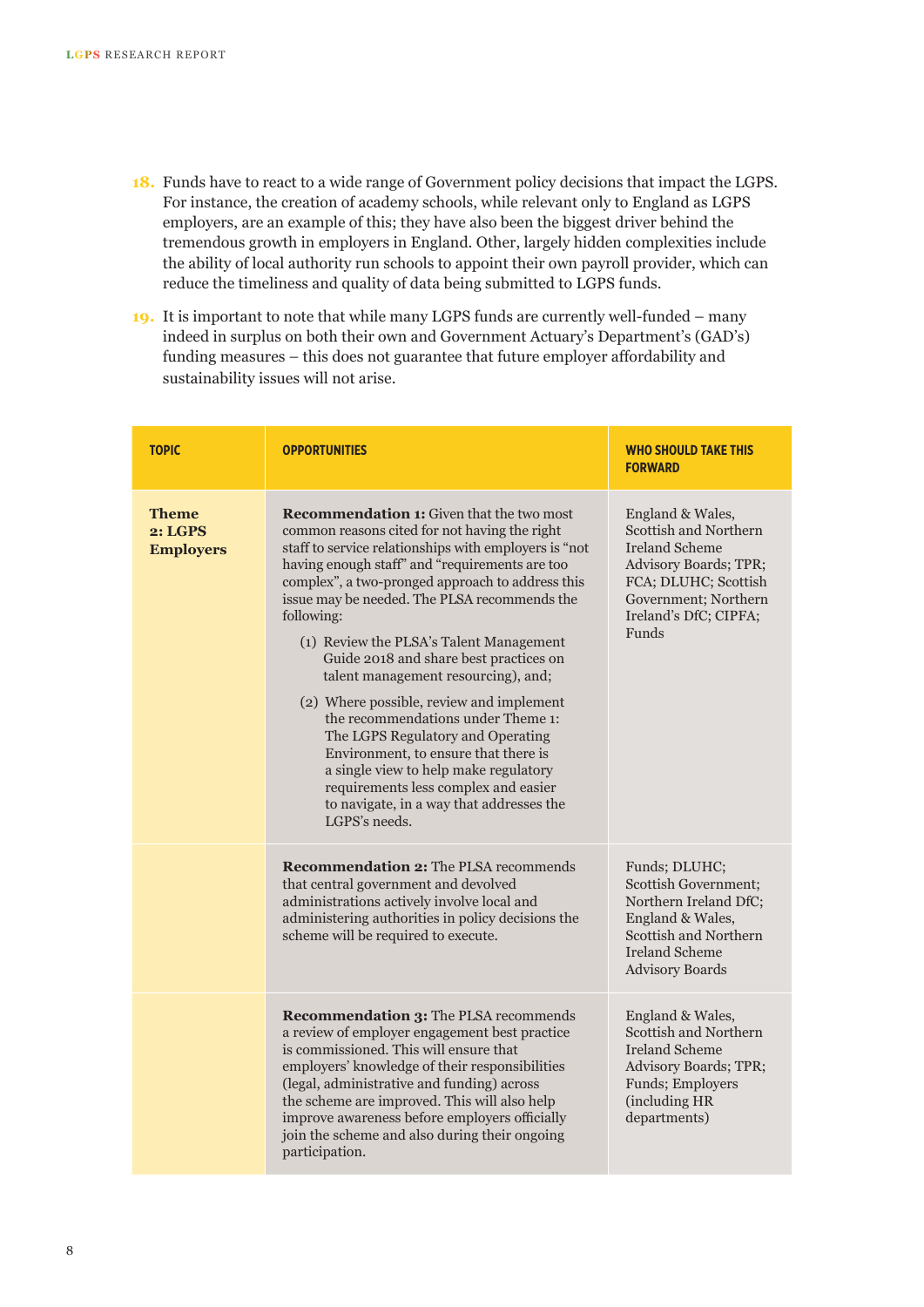

| <b>Recommendation 4: Funds should be</b><br>proactive in providing information and<br>assistance to existing and prospective employers.<br>This should help to mitigate the potential for<br>participating employers and outsourced providers<br>failing to understand their responsibilities<br>and risks.                                                                                                                                                                                                                                                                                                                                                                                                                                                                                                                                                                                                                                                                                                                                  | England & Wales,<br>Scottish and Northern<br><b>Ireland Scheme</b><br>Advisory Boards; TPR;<br>Funds; Employers<br>(including HR<br>departments) |
|----------------------------------------------------------------------------------------------------------------------------------------------------------------------------------------------------------------------------------------------------------------------------------------------------------------------------------------------------------------------------------------------------------------------------------------------------------------------------------------------------------------------------------------------------------------------------------------------------------------------------------------------------------------------------------------------------------------------------------------------------------------------------------------------------------------------------------------------------------------------------------------------------------------------------------------------------------------------------------------------------------------------------------------------|--------------------------------------------------------------------------------------------------------------------------------------------------|
| <b>Recommendation 5:</b> We believe Funds should<br>have something more aligned to TPR's notifiable<br>events framework or an information sharing<br>protocol to trigger and facilitate appropriate<br>dialogue in a timely manner, when appropriate.                                                                                                                                                                                                                                                                                                                                                                                                                                                                                                                                                                                                                                                                                                                                                                                        | England & Wales,<br>Scottish and Northern<br><b>Ireland Scheme</b><br>Advisory Boards; TPR;<br>Funds; Employers<br>(including HR<br>departments) |
| <b>Recommendation 6: The PLSA recommends</b><br>commissioning additional work to explore and<br>share best practice in both assessing employer<br>risk early on and helping to manage both the risk<br>and exit where appropriate (including through<br>exit valuations), building on what is already<br>available. Emphasis on consistency to approach<br>and options whenever possible across the UK may<br>be helpful to both funds and employers. It was<br>reported to the PLSA that there is already much<br>good practice and information, but which best<br>practice guides to use is not always very clear.<br>Any work in this area would need to ensure not to<br>duplicate work that has already happened in this<br>space, such as that done by E&W's SAB.<br>While employer affordability and exit challenges<br>are not generally an issue in Scotland, it will be<br>important to ensure that the Advisory Boards for<br>Scotland and Northern Ireland are involved, to<br>ensure best practice across the LGPS is captured. | England & Wales,<br>Scottish and Northern<br><b>Ireland Scheme</b><br>Advisory Boards; PLSA                                                      |
| <b>Recommendation 7: The PLSA also</b><br>recommends that the benefits of staying within<br>the LGPS be actively and regularly explained to<br>employers as well.                                                                                                                                                                                                                                                                                                                                                                                                                                                                                                                                                                                                                                                                                                                                                                                                                                                                            | Funds, Employers<br>(including HR<br>departments)                                                                                                |
| <b>Recommendation 8:</b> As there continues to<br>be a debate about the type of employers which<br>should participate over the long-term in the<br>LGPS, the PLSA recommends that further work is<br>commissioned to answer this question. We note<br>ongoing work by DLUHC to consider changes for<br>HE/FE sector.                                                                                                                                                                                                                                                                                                                                                                                                                                                                                                                                                                                                                                                                                                                         | Funds, England &<br>Wales, Scottish and<br>Northern Ireland<br>Scheme Advisory<br><b>Boards</b>                                                  |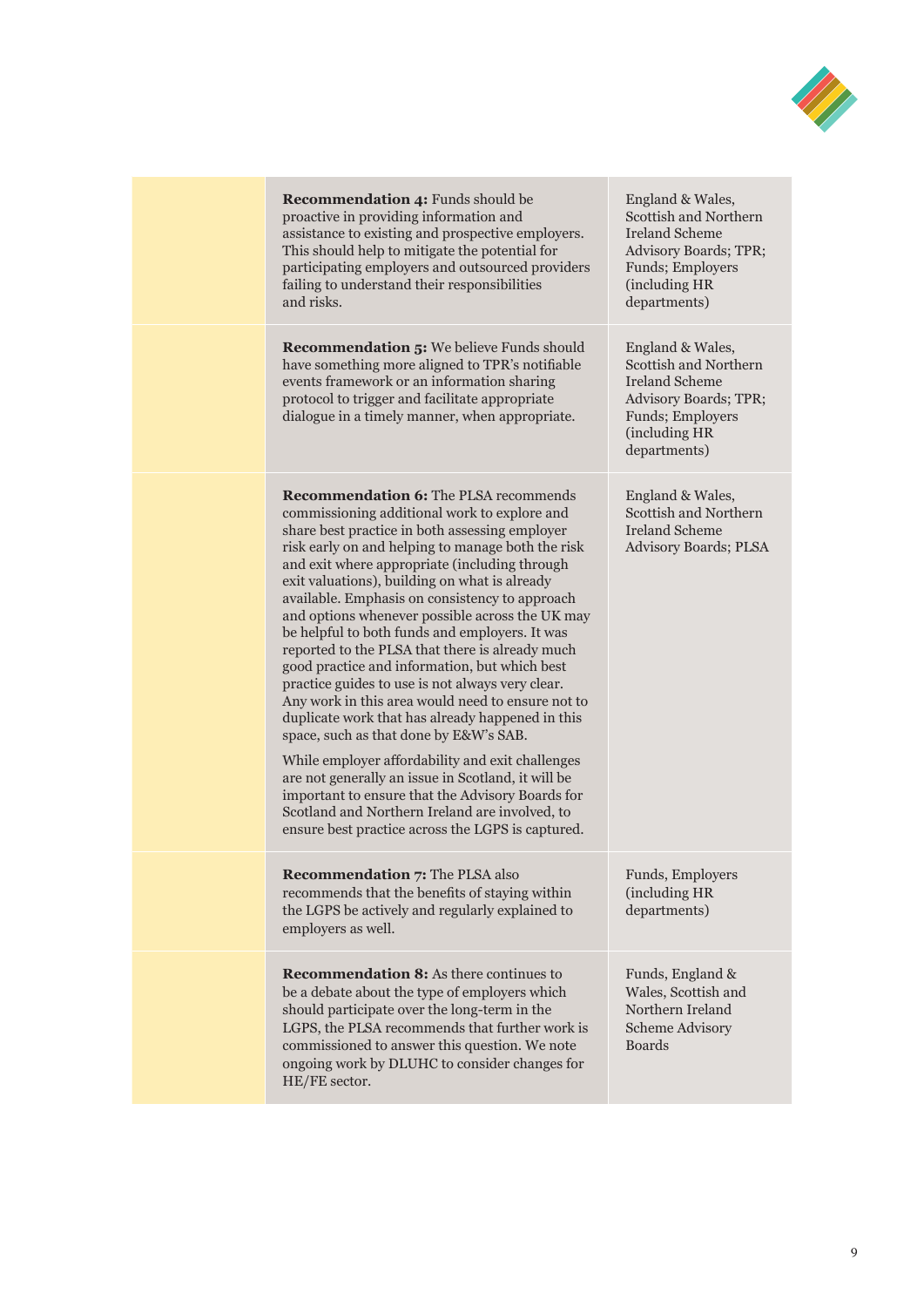## **THEME 3: LGPS AND SCHEME MEMBERS**

- **20.** The approach to engagement with scheme members across Funds appears to be variable and inconsistent, however, our workshops and interviews captured a wider movement within the LGPS towards wanting to "prioritise savers", including to protect savers from scams, the importance of reminding employers of their responsibilities to scheme members, and to provide greater support in communication of benefits and types of communication offered.
- **21.** A significant proportion of the LGPS membership are lower paid workers who contribute to the provision of essential local community support and national public services. The scheme acts as a vital financial safety net for these workers – an objective which is sometimes lost in political and policy debates, with an assumption that all public sector workers, across all public sector pension schemes, will have adequate retirement income. However, data on membership profile is not yet collected in a systematic and consistent way to help maintain and grow an understanding of how best to support LGPS savers.

| <b>TOPIC</b>                                                   | <b>OPPORTUNITIES</b>                                                                                                                                                                                                                                                                                                                                                                                                                                                                                                                                                                              | <b>WHO SHOULD TAKE THIS</b><br><b>FORWARD</b>                                                      |
|----------------------------------------------------------------|---------------------------------------------------------------------------------------------------------------------------------------------------------------------------------------------------------------------------------------------------------------------------------------------------------------------------------------------------------------------------------------------------------------------------------------------------------------------------------------------------------------------------------------------------------------------------------------------------|----------------------------------------------------------------------------------------------------|
| Theme 3:<br><b>LGPS</b> and<br><b>Scheme</b><br><b>Members</b> | <b>Recommendation 1: The PLSA recommends</b><br>the LGPS engages further with the use of its<br>Retirement Living Standards in its communications<br>with its members, to help savers better understand<br>what they should try to do now to have an adequate<br>income in retirement.                                                                                                                                                                                                                                                                                                            | Funds                                                                                              |
|                                                                | <b>Recommendation 2: The PLSA recommends</b><br>commissioning an independent piece of work to<br>obtain a robust and granular understanding of the<br>LGPS membership profiles, as a first step towards<br>having a greater understanding of their needs,<br>and for LGPS savers' voices to be represented<br>at a more macro level on regulatory, policy and<br>political discussions relating to pensions. This may<br>help to reveal what further official data may need<br>to be collected from central and local government<br>entities in England, Wales, Scotland and<br>Northern Ireland. | PLSA; England & Wales,<br>Scottish and Northern<br><b>Ireland Scheme</b><br>Advisory Boards; Funds |
|                                                                | <b>Recommendation 3: The PLSA will seek to</b><br>understand what communication tools Money<br>and Pensions Service (MaPS) already employs<br>with savers that could possibly be deployed for the<br>needs of the LGPS. The PLSA should explore what<br>role employee groups, such as trade unions, could<br>play in helping savers understand pensions.                                                                                                                                                                                                                                          | PLSA, MaPS, Funds                                                                                  |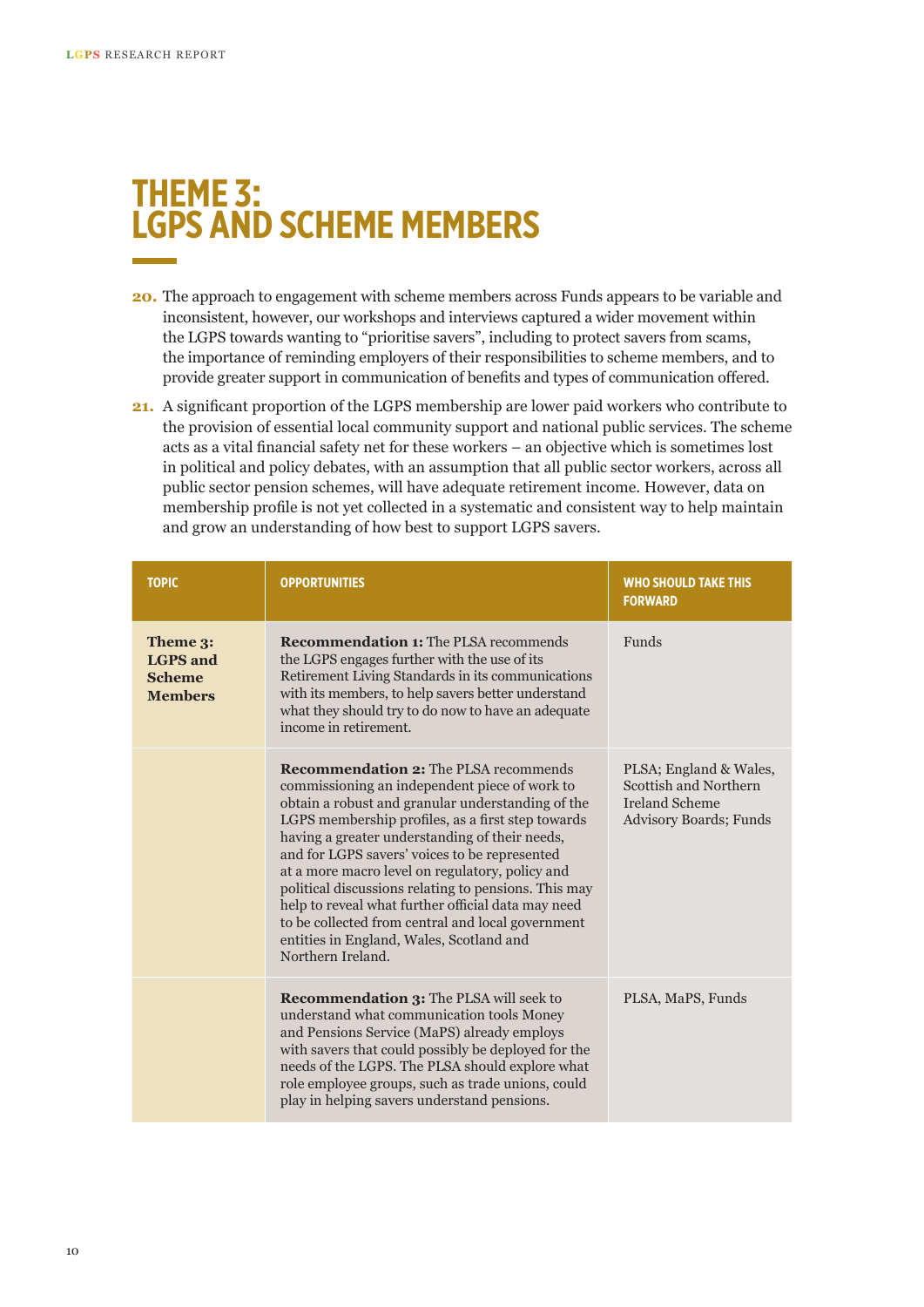

## **THEME 4: OPERATIONAL SUSTAINABILITY – SYSTEMS AND PEOPLE**

- **22.** The LGPS is not consistently well understood by those within administering authorities who do not work directly in the delivery of the LGPS. This can obstruct appropriate resource allocation and operational investment needed to fund strategic developments and operational requirements of the LGPS.
- **23.** Investing in operational resilience assessing resilience, risk/impact and drivers/mitigants – is key to enhanced long-term understanding of sustainability and is something the LGPS should as a whole commit to doing.
- **24.** LGPS funds' staff retention issues remain prevalent. Competition for talent remains fierce over pay – a situation made worse by effects of the pandemic on the job market. Given hybrid working is now the normal standard for most office jobs, many working in the LGPS outside of regional hubs or city centre locations can now also compete for roles that pay more than many administering authorities can typically offer.
- **25.** Problems with retention and recruitment are exacerbated by increasing regulatory complexity. Project participants reported staff exiting in part because they did not want to be present for the McCloud Judgment implementation, leading to a wider insight into the lack of confidence by LGPS employees in the stabilisation of regulatory change, which is contributing to a retention and recruitment barrier, and thereby operational sustainability as well.
- **26.** A nation-wide LGPS "rebrand"/campaign may be necessary to better articulate the benefits for existing and future LGPS employees. The LGPS may want to consider reforms which provide a standard framework which highlights the skills and knowledge requirements, the career progression available, and the positive, collegiate working environment captured by the research, all which could then be adapted at a more local level. This should in turn encourage more applicants to the LGPS at all levels, and to fill knowledge gaps within administering authorities on the important service LGPS pensions teams provide, which require skills that are often paid at higher wages in the private sector.

| <b>TOPIC</b>                                                                              | <b>OPPORTUNITIES</b>                                                                                                                                                                                                                                                                                                                                                                                                                                                                                           | <b>WHO SHOULD TAKE</b><br><b>THIS FORWARD</b> |
|-------------------------------------------------------------------------------------------|----------------------------------------------------------------------------------------------------------------------------------------------------------------------------------------------------------------------------------------------------------------------------------------------------------------------------------------------------------------------------------------------------------------------------------------------------------------------------------------------------------------|-----------------------------------------------|
| Theme 4:<br><b>Operational</b><br><b>Sustainability</b><br>- Systems and<br><b>People</b> | <b>Recommendation 1:</b> The LGPS could ask IT suppliers<br>for pensions administration to provide additional options<br>and solutions to help funds to fulfil their wish to do more<br>for, and to work more closely with, employers and scheme<br>members. The push towards competition should encourage<br>innovation.<br>It will be important as well to continuously monitor whether<br>existing systems can cope with the ever-changing and<br>increasingly complex regulatory requirements of the LGPS. | <b>Funds</b>                                  |
|                                                                                           | <b>Recommendation 2:</b> Given so many funds have<br>reported increasing efforts to improve recruitment and<br>retention in the last five years, the PLSA recommends a<br>"best practice" case studies project be undertaken to share<br>what has worked and what might not have worked as well.                                                                                                                                                                                                               | Funds, PLSA                                   |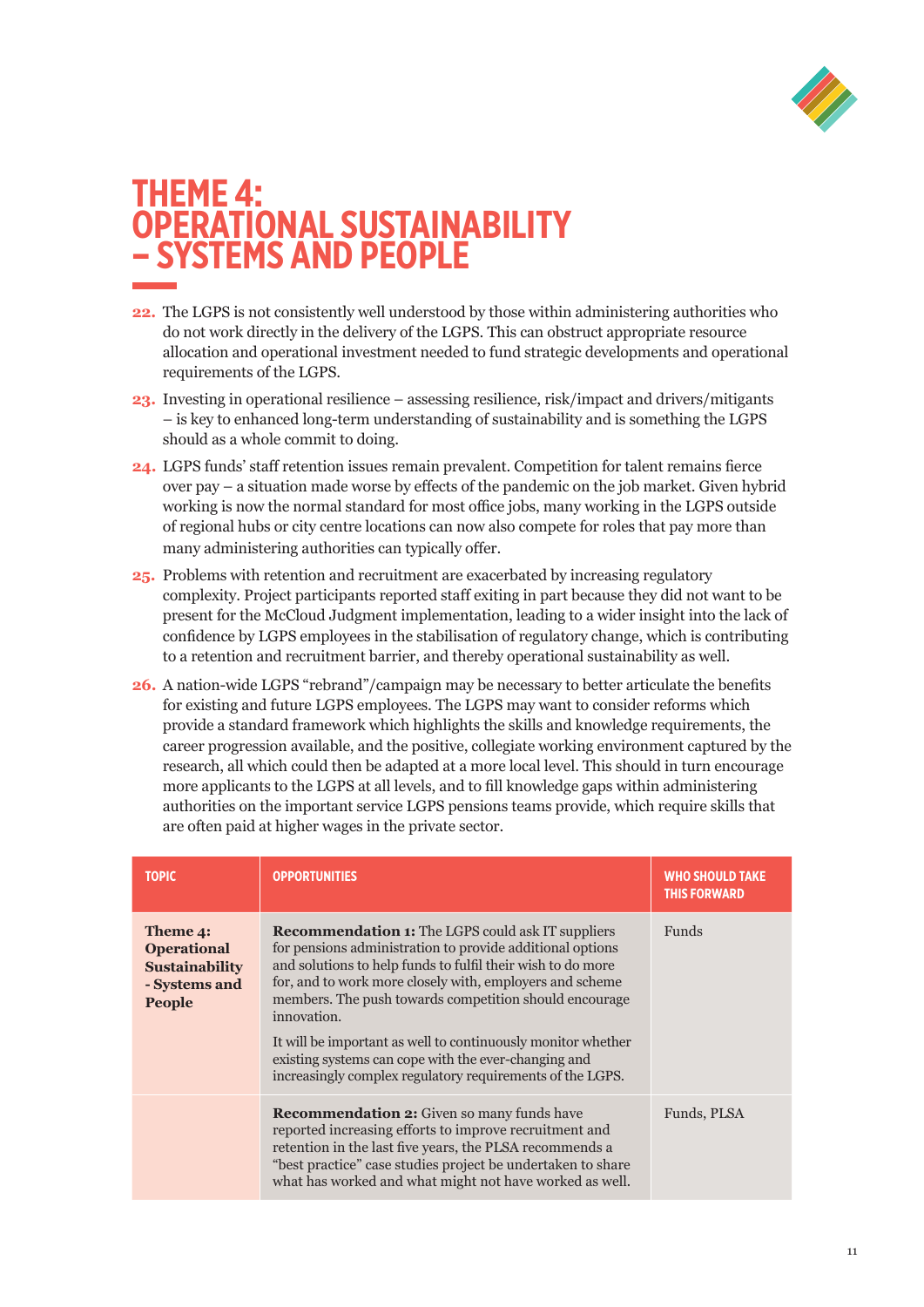| <b>Recommendation 3:</b> Some funds are having difficulty<br>recruiting people with the "new skills" that are now<br>required (i.e., digital skills, regulatory expertise, cyber<br>security).<br>The PLSA recommends that the LGPS explores<br>establishing a central support network that could help<br>with recruitment across the country.                                                                                                                                                                                                                                                                                                                                                                                                                                                                                                                                                                                                                                                                                                                                                                                                                                                                                                                                                                                                                                                                                                                                                                                                                                                                                                                                                                                                                                                                                          | Funds                                                                                                                                                    |
|-----------------------------------------------------------------------------------------------------------------------------------------------------------------------------------------------------------------------------------------------------------------------------------------------------------------------------------------------------------------------------------------------------------------------------------------------------------------------------------------------------------------------------------------------------------------------------------------------------------------------------------------------------------------------------------------------------------------------------------------------------------------------------------------------------------------------------------------------------------------------------------------------------------------------------------------------------------------------------------------------------------------------------------------------------------------------------------------------------------------------------------------------------------------------------------------------------------------------------------------------------------------------------------------------------------------------------------------------------------------------------------------------------------------------------------------------------------------------------------------------------------------------------------------------------------------------------------------------------------------------------------------------------------------------------------------------------------------------------------------------------------------------------------------------------------------------------------------|----------------------------------------------------------------------------------------------------------------------------------------------------------|
| <b>Recommendation 4:</b> We recommend that the PLSA<br>takes this finding – that staff are resigning due to<br>concerns over regulatory complexities - to DLUHC,<br>Scottish Government, Northern Ireland's Department for<br>Communities, TPR, and FCA to use in wider discussions<br>about regulatory complexity and the negative impacts<br>it has on funds, to ask them to consider more joined-up<br>policy and regulatory work, and to streamline compliance<br>issues where possible. It may be necessary to acquire new<br>statistics on this to help make the case to decision-makers.                                                                                                                                                                                                                                                                                                                                                                                                                                                                                                                                                                                                                                                                                                                                                                                                                                                                                                                                                                                                                                                                                                                                                                                                                                         | PLSA; Funds;<br>DLUHC;<br>Scottish<br>Government;<br>Northern<br>Ireland DfC;<br>TPR; FCA                                                                |
| <b>Recommendation 5:</b> The PLSA recommends that<br>some of the suggestions from its talent management<br>guide be revisited, including, but not limited to the<br>following:<br>There may be a need to create comparable national<br>roles and pay bands across the LGPS funds, so<br>that funds are able to recruit more efficiently and<br>appropriately for the skills gaps on their teams.<br>Reframing the language used to describe a career<br>in pensions may help to attract a broader group of<br>candidates. For instance, describing a job within an<br>organisation that manages a multibillion-pound fund<br>might be more appealing to a larger range of individuals<br>for certain posts. Additionally, the scale of LGPS<br>membership in terms of the variety of employers and<br>the type of work they do across a range of sectors should<br>be explicitly championed in all job descriptions, to<br>showcase the tapestry of roles and skills that make up<br>the LGPS.<br>There is limited comparability in roles between LGPS<br>funds and the wider administering authority. As<br>such, HR is often not fully aware of the specialised<br>skills required to perform well within pension<br>administration, finance, and investment roles. It may<br>be worth exploring whether common job roles or<br>common job descriptions across the LGPS funds might<br>assist in pay challenges as they relate to recruitment<br>and retention.<br>As many LGPS funds currently have difficulty competing<br>on pay, it is crucial to emphasise the quality of pension<br>provision and positive working environment they can<br>offer. It is important to explain to potential applicants<br>the flexibility, collegiate atmosphere and industry career<br>pathways that are available to those who join LGPS funds. | England &<br>Wales, Scottish<br>and Northern<br><b>Ireland Scheme</b><br>Advisory Boards;<br>LGA; WLGA;<br>COSLA; Funds;<br>Administering<br>Authorities |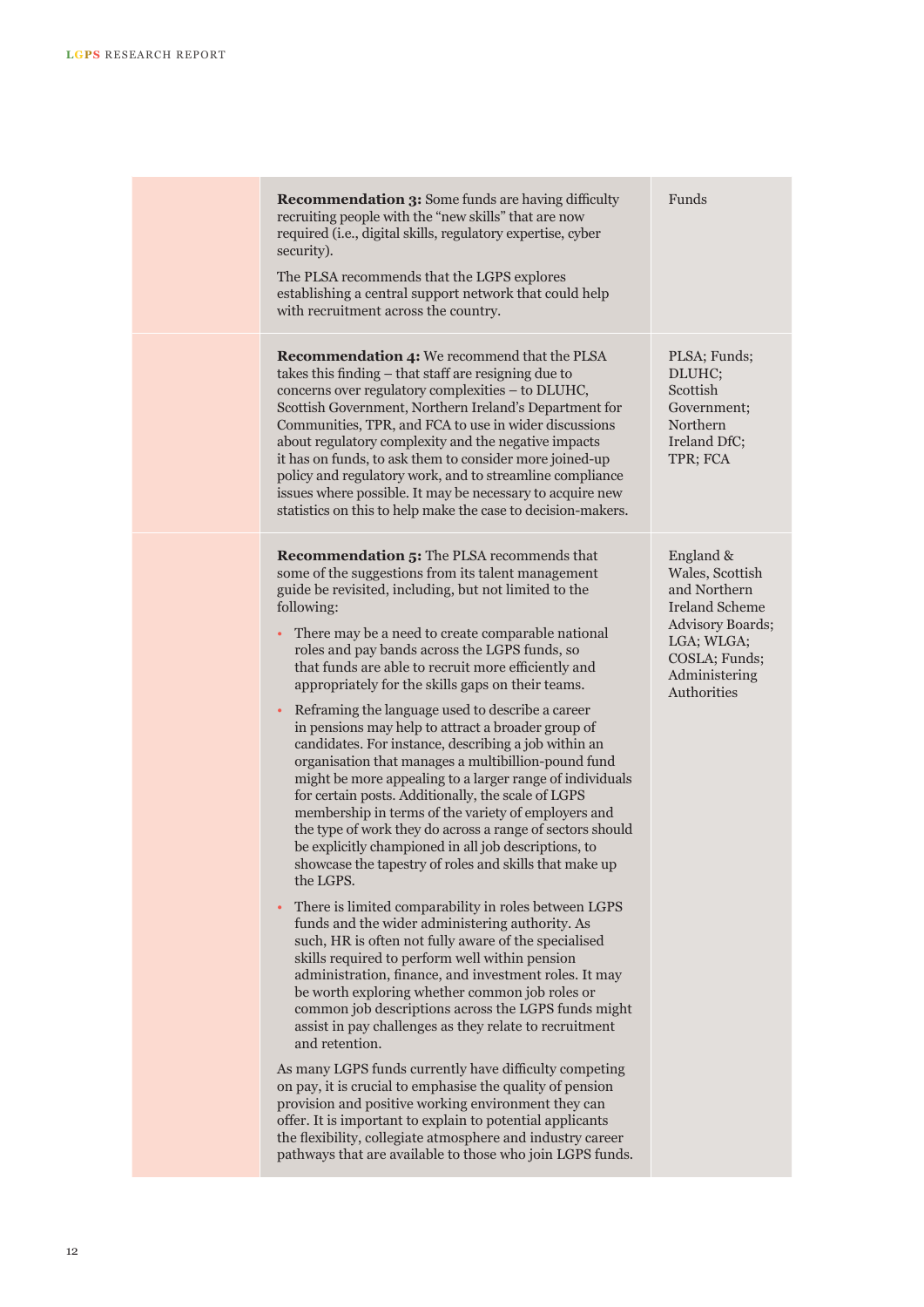

| <b>Recommendation 6:</b> The LGPS could have a<br>collective, UK-wide outreach campaign to help bridge<br>knowledge gaps within administering authorities, to<br>provide a greater understanding of the specialised<br>pensions skills needed within funds. A comparison to<br>equivalent roles in the private sector may be helpful.<br>Please see Recommendation 5 in Theme 4: Operational<br>Sustainability.                                                                                                                                       | England &<br>Wales, Scottish<br>and Northern<br><b>Ireland Scheme</b><br><b>Advisory Boards;</b><br>LGA; WLGA;<br>COSLA; Funds;<br>Administering<br>Authorities; HR<br>departments |
|-------------------------------------------------------------------------------------------------------------------------------------------------------------------------------------------------------------------------------------------------------------------------------------------------------------------------------------------------------------------------------------------------------------------------------------------------------------------------------------------------------------------------------------------------------|------------------------------------------------------------------------------------------------------------------------------------------------------------------------------------|
| <b>Recommendation 7:</b> Investing in operational<br>resilience – assessing resilience, risk/impact and drivers/<br>mitigants – is key to enhanced long-term understanding<br>of sustainability of the LGPS. The PLSA recommends<br>that funds take this forward to establish and encourage<br>best practice. Establishing a team that specifically looks<br>at operational resilience, that would factor in incoming<br>regulatory requirements such as implementing McCloud,<br>or for projects such as Dashboards, could be one way to<br>do this. | Funds; England<br>& Wales, Scottish<br>and Northern<br>Ireland Scheme<br><b>Advisory Boards</b>                                                                                    |
| <b>Recommendation 8:</b> As some funds have difficulties<br>consistently securing necessary resources, a clearer<br>articulation from Government of the requirements and<br>a longer run-up to milestones would aid funds in their<br>planning and development of business cases to secure the<br>necessary resources at local level.                                                                                                                                                                                                                 | DLUHC; Scottish<br>Government; NI<br>DfC; DWP; HMT;<br>HMRC; FCA; TPR                                                                                                              |
|                                                                                                                                                                                                                                                                                                                                                                                                                                                                                                                                                       |                                                                                                                                                                                    |

## **CONCLUSIONS AND NEXT STEPS**

- **28.** The LGPS is the largest defined benefit (DB) pension scheme in the UK, and one of the biggest in the world. The long-term sustainability of the LGPS looks secure and opportunities to continue to grow and evolve the scheme to enhance its value to scheme members are plentiful. Sustaining its position of financial strength will be important, as is a willingness of various entities to work together to ensure that the LGPS's needs are considered in all relevant regulatory developments, which was explored under **Theme 1: The LGPS Regulatory and Operating Environment**.
- **29.Theme 4: Operational Sustainability** is also key to the overall long-term sustainability of the LGPS. The administrative burden is however rising due to increasing levels of regulation, and as such, talent management remains a top priority, to ensure that the LGPS continues to have enough of the right skills and personnel to navigate through its complicated regulatory environment.
- **30.**Promoting the value and purpose of the LGPS can play an important role in recruiting and retaining talent. As explored in **Theme 3: Scheme Members**, the LGPS provides benefits to people across the UK who provide essential services to local communities. This articulation of "purpose" could also help strengthen relationships with employers, as explored in **Theme 2: LGPS Employers**.
- **31.** The PLSA will work with its members and other bodies involved in supporting the delivery of the LGPS, to build on this programme of work to continue to help future-proofing the LGPS.